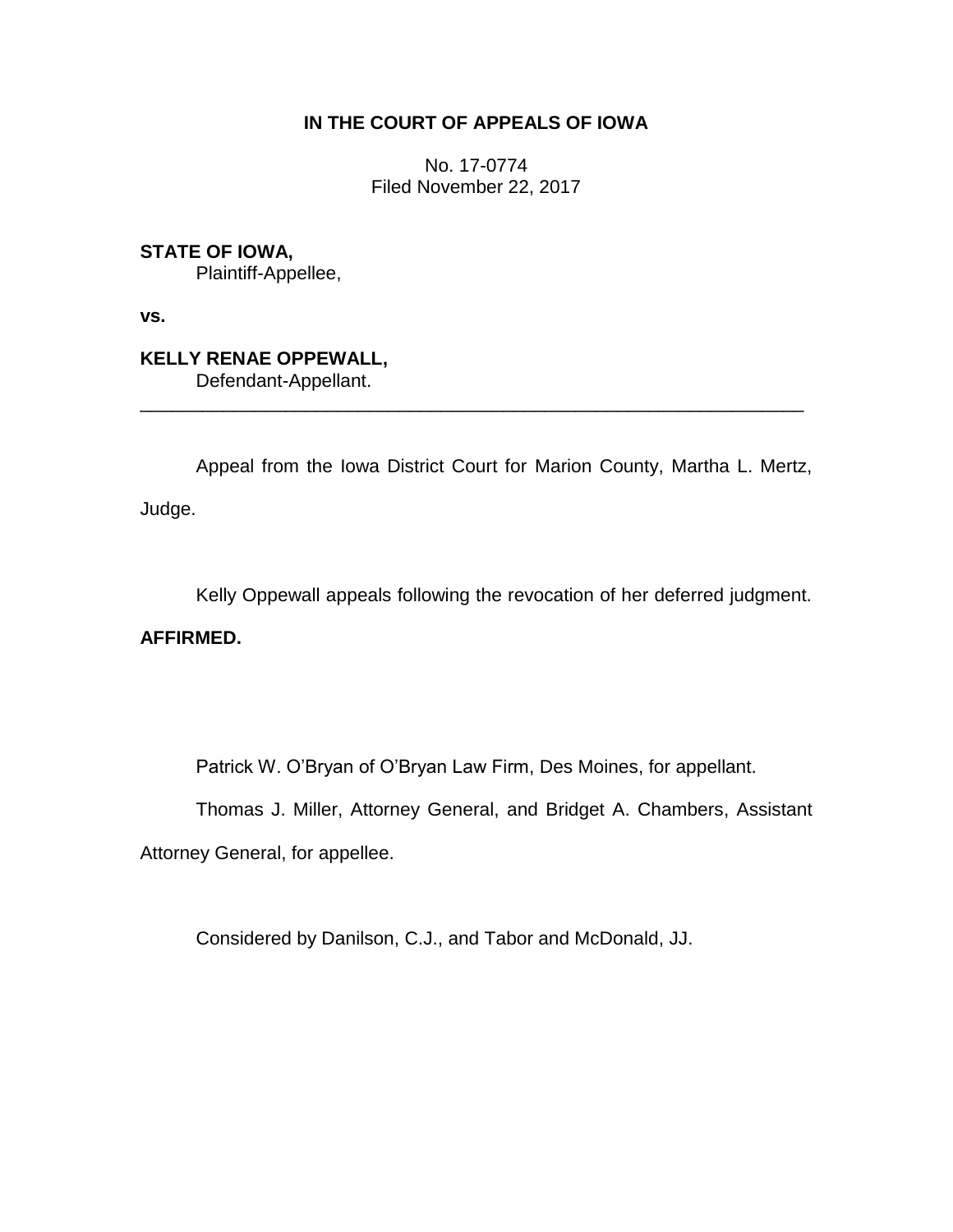## **DANILSON, Chief Judge.**

On October 10, 2014, Kelly Oppewall pled guilty to the offense of possession of morphine with intent to deliver. On January 9, 2015, the district court deferred judgment and placed Oppewall on probation for a period of two years.

On August 10, 2016, Oppewall's probation officer filed a report of violations: Oppewall had moved and had not informed her probation officer of the move for approximately one month; she had paid only \$25 of her \$300 probation supervision fee, and had paid only \$450 of the \$1510.57 in court costs and fines she was required to pay; and on three occasions, Oppewall had tested positive for controlled substances—THC in February 2015, oxycodone in March 2015, and methamphetamine in April 2016. The probation officer recommended revocation of Oppewall's probation.

On August 24, 2016, Oppewall's probation officer filed a second report of violation, reporting Oppewall had been arrested the previous day and charged with theft in the second degree and possession of oxycodone with intent to deliver. An addendum to that report was filed on March 28, 2017, noting Oppewall's urinalysis on March 27, 2017, had been positive for methamphetamine and Oppewall had paid nothing on her financial obligations since the original report of violation was filed in August 2016. In addition, the probation officer reported police had been called to intervene in arguments between Oppewall and her parents on January 4, February 20, March 9, and twice on March 24, 2017.